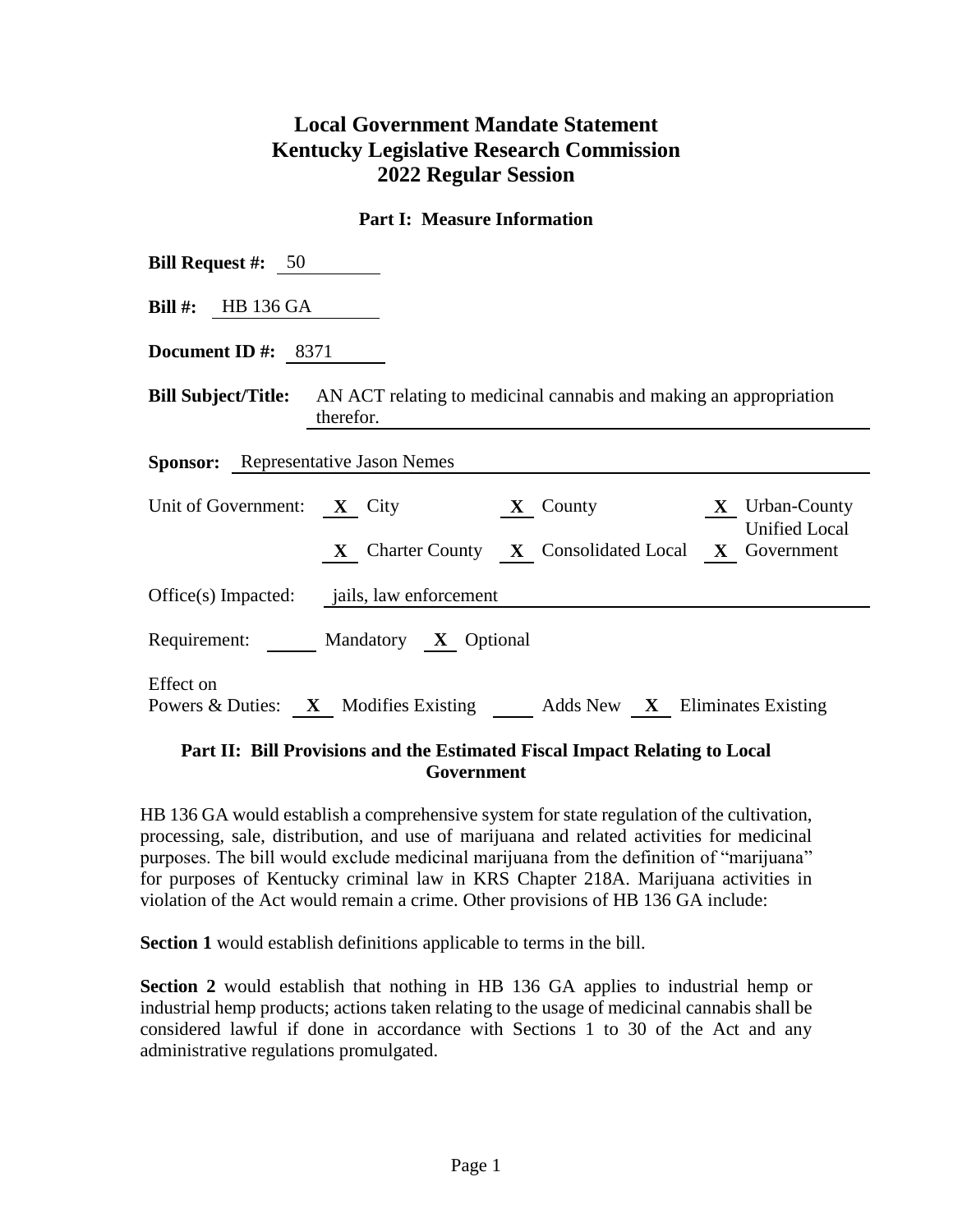**Section 3** would establish the Division of Medicinal Cannabis in the Department for Public Health; the Department for Public Health (Department) would be responsible for the medicinal cannabis program. A Board of Physicians and Advisors would, among other duties, recommend to the Department qualifying medical conditions for which a medicinal cannabis practitioner may certify cannabis use by a patient; would require the Department submit a comprehensive annual report to the LRC including, for example: the number of applications and renewals for qualified patients and designated caregivers, for cannabis business licenses, and for registry identification cards approved and denied, the effectiveness of licensed safety compliance facilities, the amount of medicinal cannabis sold per month and the total amount of revenue generated from cannabis business licensure and cardholder fees, etc.

**Section 4,** registered or visiting qualified patients or designated caregivers would not be subject to arrest, etc. if they have only the amount of medicinal cannabis allowed; a patient under 18 may not possess or acquire medicinal cannabis and must have a designated caregiver; would limit the amount that may be purchased by a patient or caregiver.

**Section 5** would establish a rebuttable presumption of authorized use of cannabis if a qualified patient, visiting qualified patient, or designated caregiver has a registry identification card or the equivalent, and possesses no more than "an uninterrupted 30 day supply" (at their residence) or "an uninterrupted 10 day supply" (on their person) of medicinal cannabis.

**Section 6** would prohibit consuming or being under the influence of marijuana by smoking, or while engaged in certain other activities, for example, while operating a motor vehicle, while on a school bus or school grounds, in a correctional facility, or on federal property.

**Section 7** of the bill would establish that nothing in HB 135 GA would require that an employer allow medical cannabis-related activities in the workplace, or prohibit an employer terminating an employee for use or being under the influence of medicinal cannabis if the employer has a policy prohibiting the same; no person would be required to permit medicinal cannabis–related activities on property they own, occupy, or control; an employee fired for using, working while under the influence of, or testing positive for medicinal cannabis or a controlled substance would not be eligible for unemployment benefits if such activity is in violation of an employment contract or established personnel policy.

**Section 8,** each governing body of a public or charter school would be required to establish policies to permit a pupil who is a registered qualified patient to consume medicinal cannabis on school property, to be administered by a school nurse or appropriate school staff.

**Sections 11 and 12** would establish a medicinal cannabis registry identification card program for patients, visiting patients, and designated caregivers, and card application and renewal fees of \$20- \$60.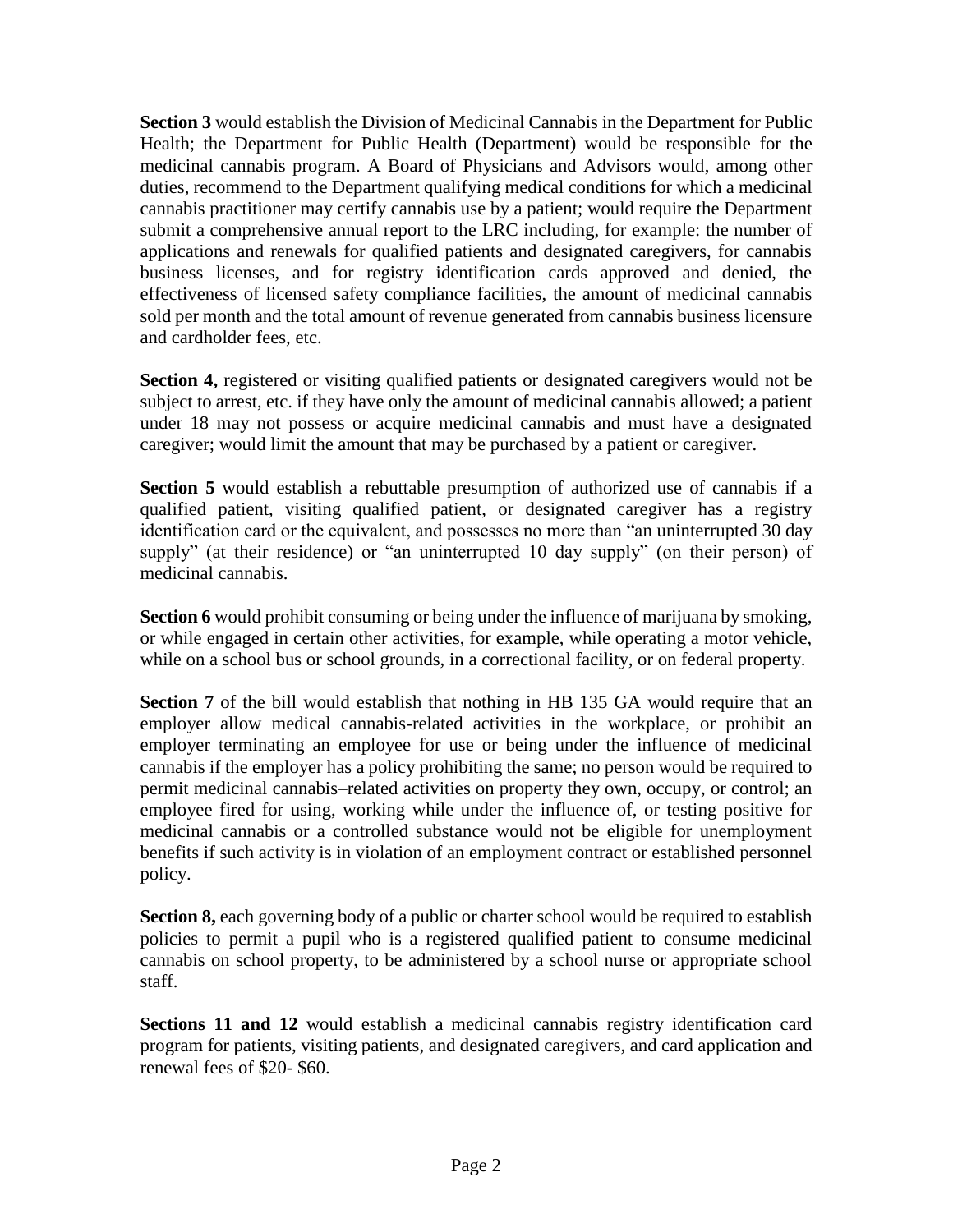**Section 16,** no person may operate a cannabis business in Kentucky without a cannabis business license issued by the Department; license fees would be tiered according to type of cannabis business (ex. cultivator, dispensary, etc.); fees collected would be deposited to the medicinal cannabis trust fund established in Section 31 and distributed to identified state agencies; 13.75% of money in the fund would be distributed to dispensaries for indigent registered qualified patients enrolled in Medicaid, receiving Supplemental Security Income or Social Security disability insurance, or to veterans; initial license fees would range from \$5,000 to \$75,000.

**Section 19** would prohibit a cannabis business license issued within 1,000 feet of an elementary or secondary school or a daycare center.

**Section 26,** a local government may by ordinance prohibit cannabis businesses or may regulate the time, place, and manner of, cannabis businesses in its jurisdiction; a local government may submit to voters the question whether cannabis businesses should be allowed; a local government may assess a fee on cannabis businesses within its jurisdiction to compensate the local government for additional public safety impact from such businesses; if a county prohibits all cannabis businesses, a city within the county may approve them within the city by ordinance or by vote of the citizens; a county prohibiting cannabis businesses may assess a fee to compensate for corrections impact caused by approval of cannabis businesses by a city within the county; where both a city and the county in which it is located have assessed a fee on cannabis businesses, the cannabis business would be allowed to credit a fee paid the city against fees owed the county; **Section 26** establishes the duties of the county clerk regarding submission of the question to voters.

**Section 27,** information developed pursuant to the Act is confidential and not subject to disclosure as an open record; unauthorized disclosure is a Class B misdemeanor.

**Section 29,** no insurance program or carrier providing worker's compensation benefits is required to reimburse a person for costs associated with the use of medicinal cannabis.

**Section 30,** the provisions of KRS 138.870-138.889, titled "Marijuana and Controlled Substances" do not apply to medicinal cannabis use or possession that complies with HB 136 SCS 1.

**Section 31** would establish the medicinal cannabis trust fund administered by the state, the proceeds of which would be distributed to various identified state agencies, including 60% to the Department for Public Health

**Section 32** would establish the *local* medicinal cannabis trust fund, funded by a portion of excise taxes imposed under Section 33 and distributed to local governments where at least one cannabis business licensed as a cultivator, dispensary, processor, or producer is permitted, and distributed as follows:

The money would be divided into two equal parts and distributed as follows: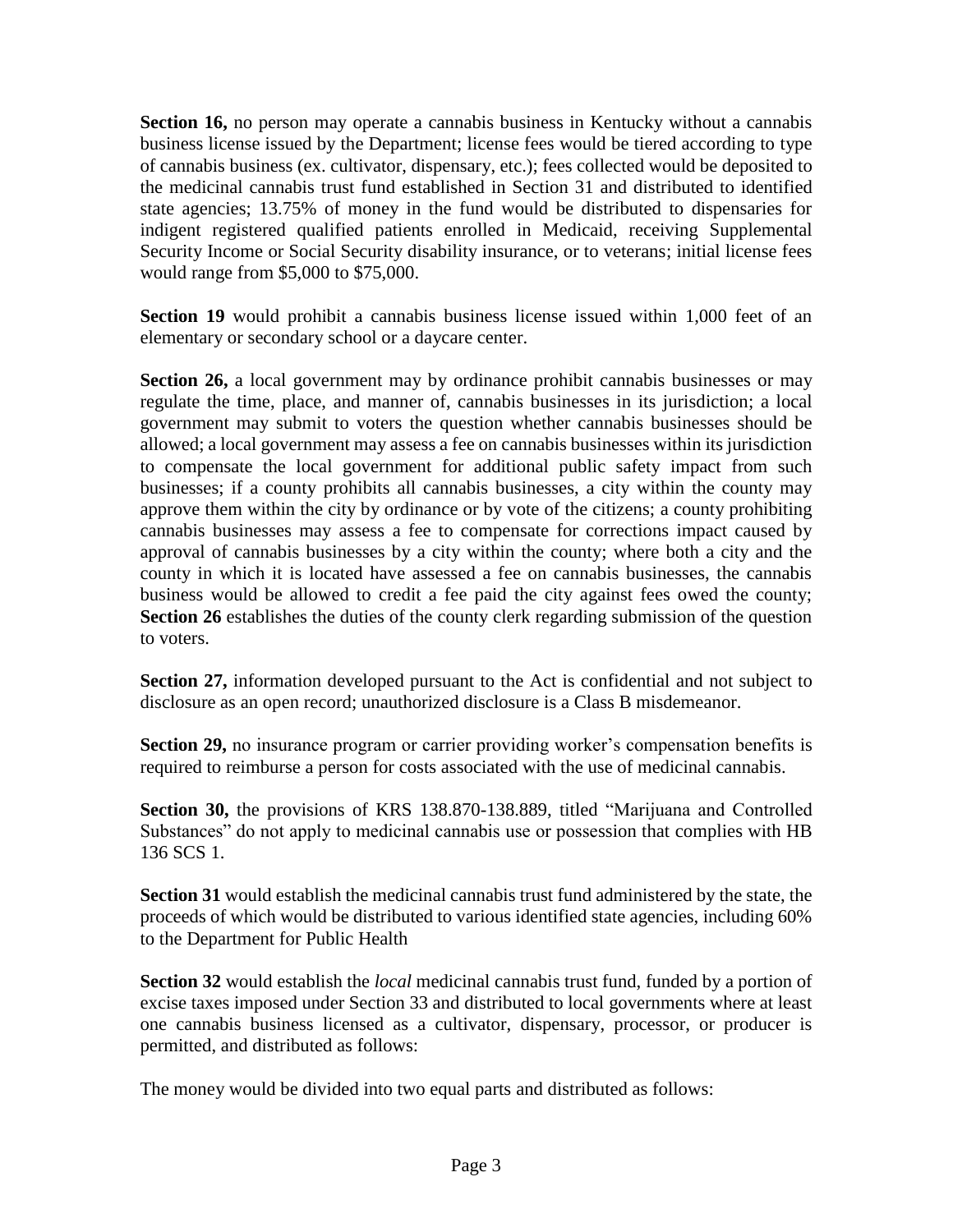- 1. One-half to cities and counties where at least one cannabis cultivator, processor, or producer operated:
	- a. the city would get an amount equal to 7.5% of the total excise tax revenue collected from all cannabis businesses licensed inside the city territory during the calendar quarter immediately preceding the most recent calendar quarter; or
	- b. if the county where the city sits prohibits cannabis businesses, the city shall receive 10% of such excise tax revenue collected.
	- c. a county that has not prohibited cannabis businesses and where at least one cannabis cultivator, processor, or producer operated during the calendar quarter immediately preceding the most recent calendar quarter shall receive:
		- i. 10 percent (10%) of the total excise tax revenue collected from all cannabis businesses within the county, but outside any city in that county, during the calendar quarter immediately preceding the most recent calendar quarter; and
		- ii. Two and one-half percent (2.5%) of the total excise tax revenue collected from all cannabis businesses inside the territory of an incorporated municipality inside the county during the calendar quarter immediately preceding the most recent calendar quarter.
- 2. One-half of the money deposited to the local medicinal cannabis trust fund would be distributed to cities and counties where at least one licensed cannabis **dispensary** operated, as follows:
	- a. A city with at least one licensed cannabis dispensary would receive 75% of the city's proportionate share of gross receipts from retail sales of medicinal cannabis products by all licensed dispensaries in the state during the calendar quarter immediately preceding the most recent calendar quarter; or
	- b. If the county where the city sits has prohibited cannabis businesses the city shall receive 100% of such funds,
	- c. A county that has not prohibited cannabis businesses and in which at least one licensed dispensary operated shall receive:
		- i. 100% of the county's proportionate share of gross receipts from retail sales of medicinal cannabis products by licensed dispensaries within the county, but outside any city in that county, divided by the total statewide retail sales of medicinal cannabis products by all licensed dispensaries in the state; and
		- ii. Twenty-five percent (25%) of the proportionate share of gross receipts derived from the retail sales of medicinal cannabis products by licensed dispensaries within all cities in the county, divided by the total statewide retail sales of medicinal cannabis products by all licensed dispensaries in the state.

Money in the local medicinal cannabis trust fund may be used for local enforcement of medicinal cannabis laws, local medicinal cannabis licensing, drug recognition experts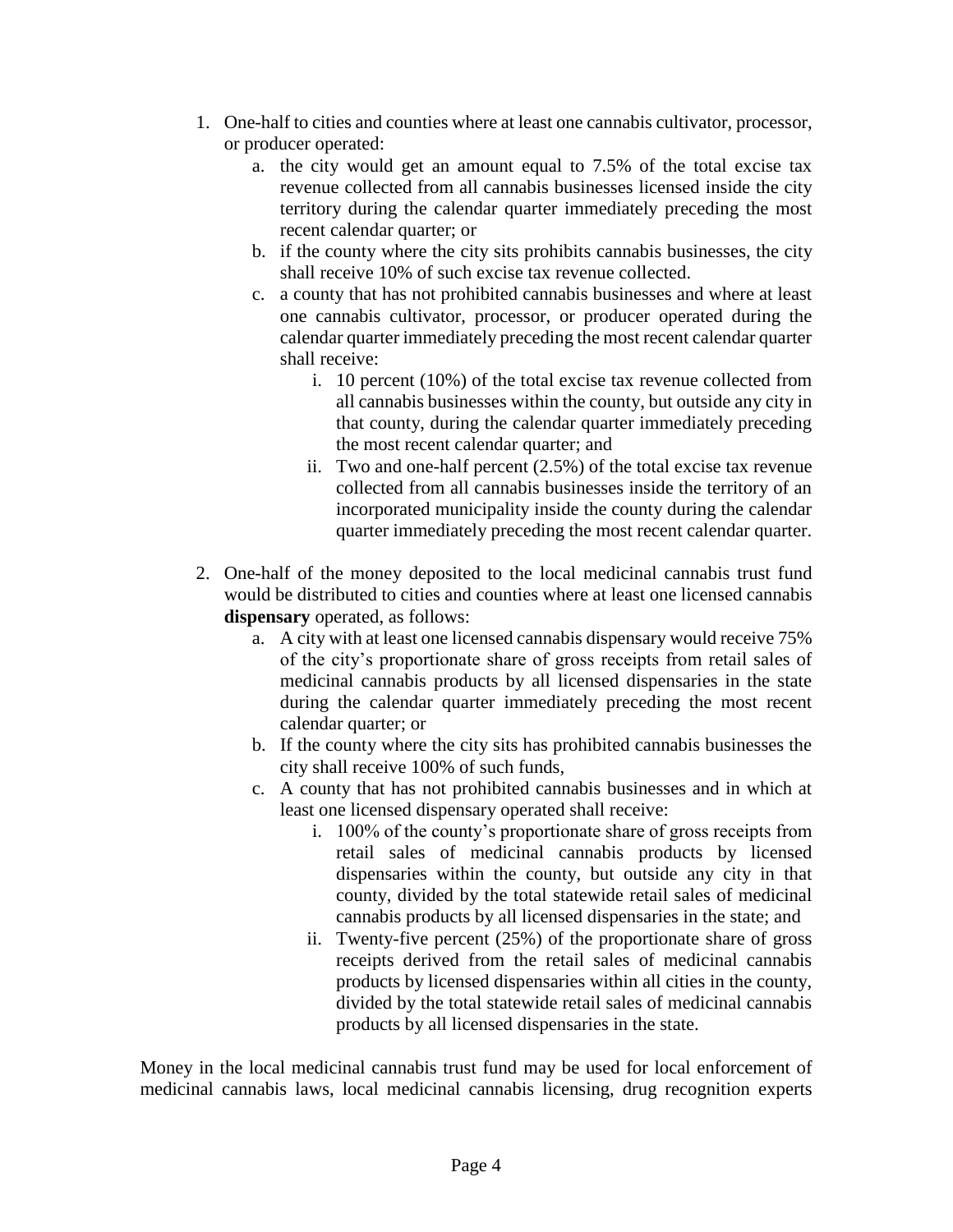(DRE), advanced roadside impaired driving enforcement (ARIDE) training, local drug addiction rehabilitation projects, or educational activities within local jails.

**Section 33** would, effective January 1, 2023, impose an excise tax of 12% on the gross receipts of a medicinal cannabis cultivator, producer or processor from the sale of medicinal cannabis to a dispensary located in Kentucky; **20% of the excise tax revenue would be deposited to the local medicinal cannabis trust fund** established by Section 32; corporate officers with the authority to account for or pay the tax would be personally and individually liable for taxes imposed by Section 33.

**Section 34** would amend KRS 139.470 to exclude gross receipts from sales of medicinal cannabis from the sales and use tax imposed in KRS Chapter 139.

**Section 35** would exclude medicinal cannabis from the definition of marijuana for purposes of KRS 138.870-138.889 and from the definition of marijuana for purposes of criminal statutes in KRS Chapter 218A.

**Sections 37-42** would amend various statutory provisions in KRS Chapter 218A to decriminalize medicinal marijuana-related activities allowed by HB 136 GA, and to state that any marijuana activities not in compliance with the act would remain unlawful.

# **HB 136 GA would have an unquantifiable but likely minimal positive fiscal impact on local governments.**

The local medicinal marijuana trust fund would be a new potential revenue source for local jails and law enforcement. The amount of revenue is unquantifiable since the number of businesses that would seek licensure and the number of jurisdictions that would allow such businesses is unknown. The Legislative Research Commission, Office of Economic Analysis estimates that, given the timeline for roll-out of a medical marijuana market, there would likely be no revenue realized to the trust fund from the excise tax imposed in Section 33 of the bill before FY 2023-24. HB 136 GA would authorize local governments to assess a fee on cannabis businesses in their jurisdiction to offset increased public safety costs. Local governments that impose these fees may realize indeterminable but minimal revenues from these fees by the end of FY 24.

In local governments that impose an occupational license fee the bill would increase revenue by increasing the number of taxable business units within the jurisdiction. As of September 2021, 137 cities, 70 counties, Louisville/Jefferson County Metro Government and Lexington Fayette Urban-County Government impose such fees. A county may impose an occupational license fee of 1%-1.25% depending on the population. A first class city may impose a license fee of up to 1.25% on wages and net profits; home rule cities may levy franchise and license fees with no maximum rate specified. An occupational license fee paid by a medicinal marijuana business to a city would be credited against the fee levied by the county, so that the business would only pay to the county the difference between the two fees.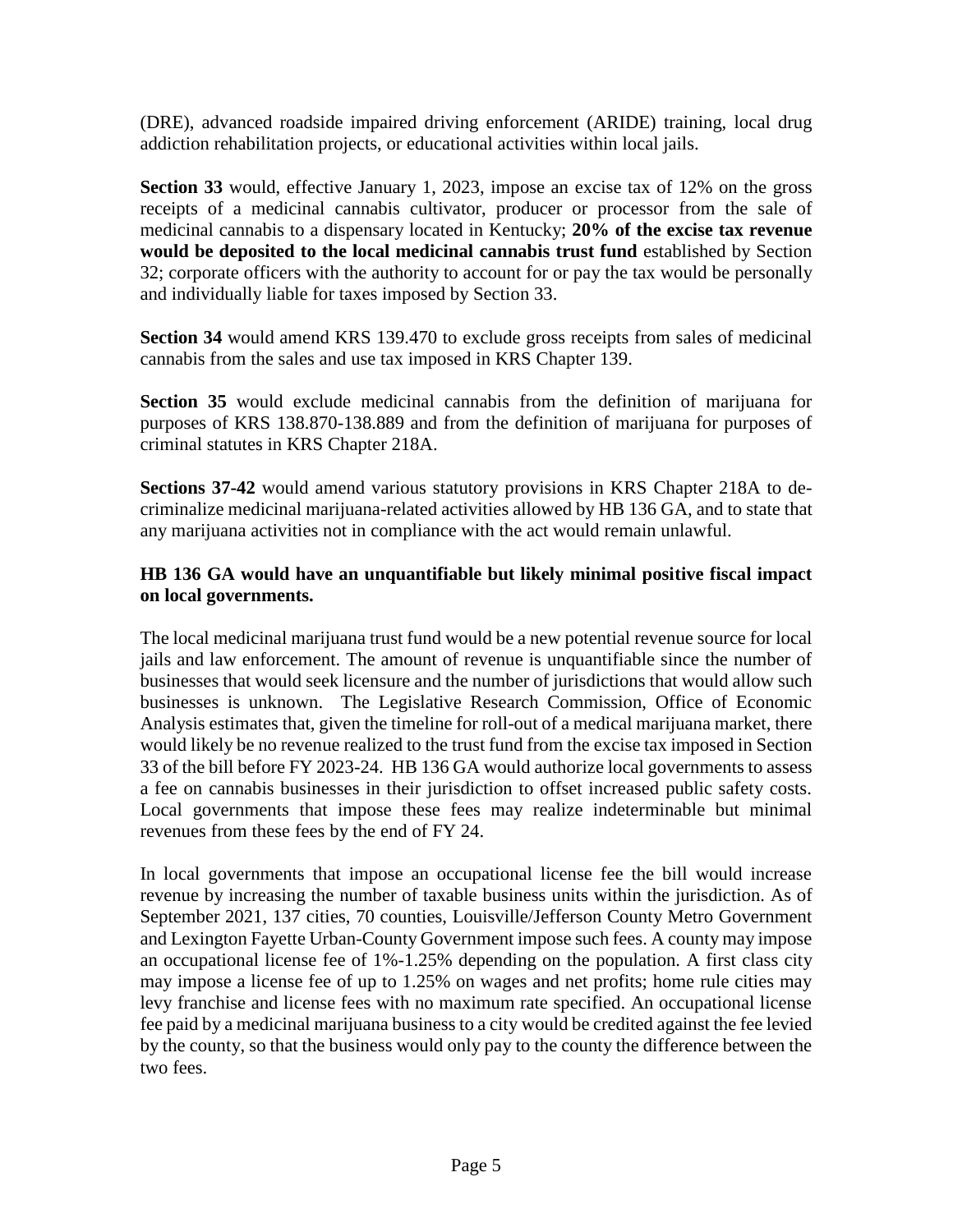The bill should reduce the number of arrests and prosecutions by local law enforcement for marijuana offenses and so reduce those costs to local governments. It should result in fewer persons incarcerated in local jails and so reduce local jail costs, which are a significant expense to local governments. According to the Administrative Office of the Courts (AOC), in CY 2021 there were 10,125 convictions in Kentucky circuit and district courts for marijuana-related charges at the Class D felony, Class A misdemeanor or Class B misdemeanor levels. The great majority of those (7,582 cases) were for violation of KRS 218A.1422, possession of marijuana, classified as a Class B misdemeanor. Notwithstanding KRS 532.090 which fixes the maximum term of incarceration for a Class B misdemeanor at 90 days, the maximum term of incarceration for violation of KRS 218A.1422 has been set at 45 days. While many first-time or low level marijuana offenders are fined or sentenced to a diversion program or other incarceration alternative rather than jailed, any reduction in misdemeanor convictions would represent a savings to local jails since they are responsible for costs of incarcerating misdemeanants who do serve time. It is not known how many of the persons arrested, convicted, and incarcerated for marijuanarelated misdemeanors in 2018 would have been entitled to a medicinal marijuana defense under HB 136 GA, but that number would represent savings to local jails of approximately \$31.34 per day/per inmate (using the amount the Kentucky Department of Corrections (DOC) pays a local jail for housing felony defendants as a cost estimate, though Kentucky jails report their actual cost to incarcerate is closer to an average of \$45 per day). The ultimate savings to local government resulting from a reduction in prosecutions cannot be quantified.

The bill does create one new Class B misdemeanor, disclosure of confidential information gathered in compliance with the Act. This provision should not result in a sufficient number of arrests or convictions, and therefore incarceration expenses, to impact local jails or law enforcement.

The availability of legal medicinal marijuana could result in a reduction in felony marijuana convictions and incarcerations as well. Conversely, a reduction in felony convictions could represent a loss in revenue to local jails, since the DOC pays local jails a per diem and medical expenses of \$31.34 per day for each felon housed in a local jail. Since the per diem pays for the estimated average cost of housing a Class D felon, the per diem may be less than, equal to, or greater than the actual housing cost.

A jurisdiction would incur costs associated with adding a medicinal cannabis question to the ballot in an election. Based on information received in early 2020, Harp Enterprises, a vendor that provides electronic voting machines to almost 100 Kentucky counties, there would be some additional programming cost to add a local option question to a ballot. For example, the cost to add a new category to the ballot for Lexington-Fayette Urban County Government, with 286 precincts, has recently been estimated at between \$3,500 and \$4,500, and for Franklin County, with 44 precincts, the cost has been estimated at between \$1,700 and \$2,500.

If the local option election is held on a day other than a regular election day, the same types of costs would be incurred as those of a regular election. Precinct election workers would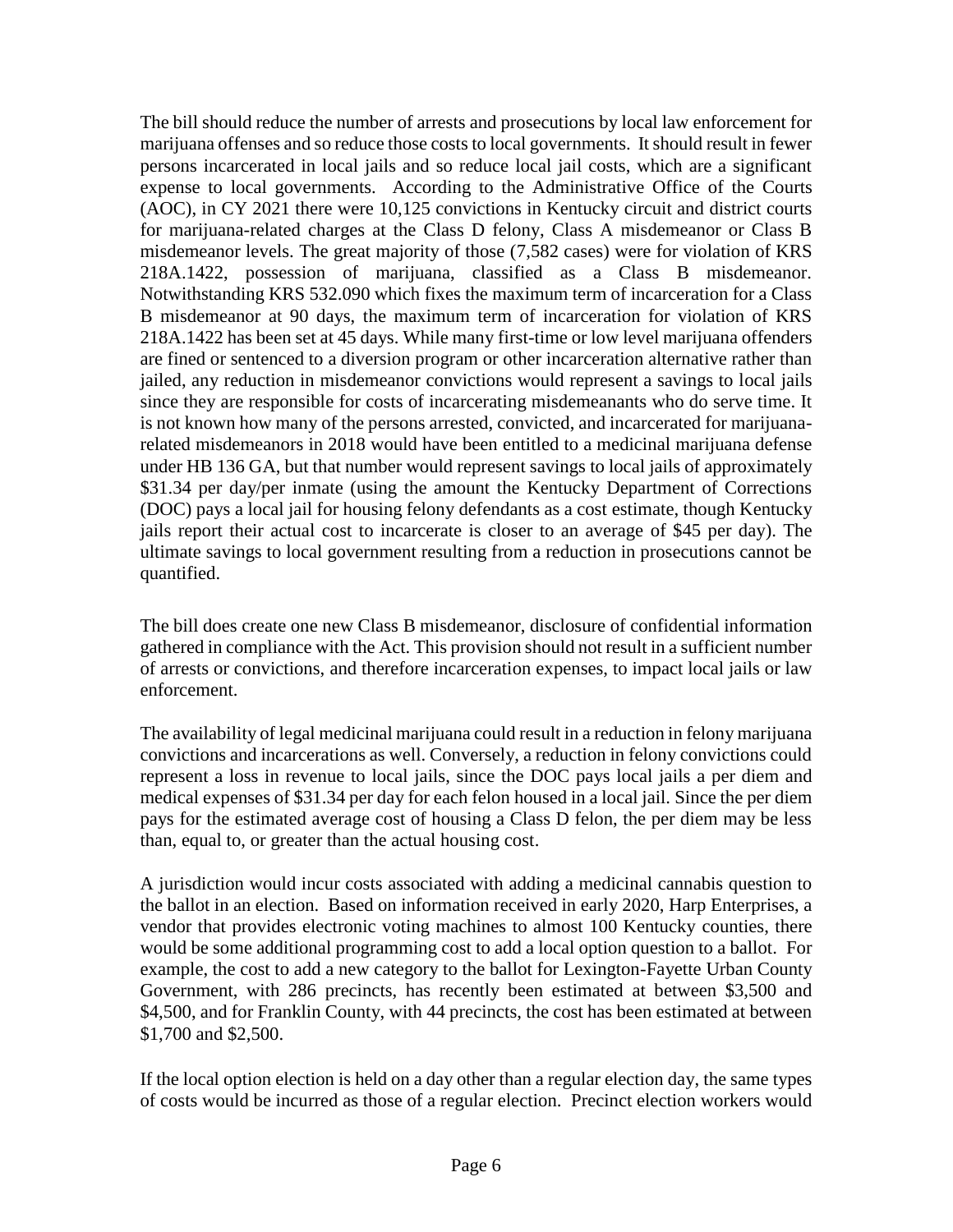be hired and trained, ballots would be printed, and voting machines would be set up and programmed. Final costs for a county vary greatly depending on the size and nature of the county, the nature of the election, and state cost reimbursement.

However, if the local option election is initiated by petition, and is held on a day other than a regular election day, the person or persons sponsoring the petition drive must reimburse the county for the costs of the local option election.

Marijuana cultivation, sale, and possession are all illegal under the Federal Controlled Substances Act (21 U.S.C. Sec. 801, et seq.), and the total fiscal impact on local government revenues, expenditures and costs is indeterminate due to significant uncertainties related to federal enforcement of that Act related to marijuana. The most recent communication on the subject of federal enforcement of federal marijuana laws from the U.S. Attorneys' Office is the January 4, 2018 Memorandum of Attorney General Jeff Sessions rescinding the Obama Administration marijuana enforcement guidance. The January 2018, Memorandum commits to federal law enforcement in each state investigative and prosecutorial discretion in deciding enforcement priorities.

States that allow marijuana production, distribution, and possession should create effective regulatory and enforcement schemes to address public safety, public health, and other law enforcement interests. If a state's efforts are not sufficiently robust, the federal government may challenge the regulatory and enforcement scheme itself in addition to increasing the number of federal criminal prosecutions.

## **Part III: Differences to Local Government Mandate Statement from Prior Versions**

Part II applies to HB 136 GA. The adopted House Committee Substitute and adopted Floor Amendments 2, 5 and 10 make no change to the fiscal impact on local governments from the bill as introduced.

The House Committee Substitute makes the following changes to HB 136 as introduced:

- 1. At Section 1, p. 3 line 26 adds "physician assistant" to the definition of "Medical cannabis practitioner" who may be authorized to provide certifications for the use of medicinal cannabis;
- 2. Provides for "cannabis consultation agreements" between pharmacists and dispensaries;
- 3. At Section 2, p 9 at (4) provides that a state licensing board may intervene or take disciplinary action if there is probable cause to believe that a cardholder who is a licensed physician or related medical practitioner, or a nurse, has become impaired by or has abused medicinal cannabis;
- 4. Allows state licensing boards and the Board of Pharmacy to enforce regulations promulgated pursuant to the Act;
- 5. Revises the membership of the Board of Physicians and Advisors;
- 6. Revises language re: fees for authorization to certify use of medicinal cannabis, provide medicinal cannabis consultation services to cardholders, and to enter into cannabis consultation agreements.